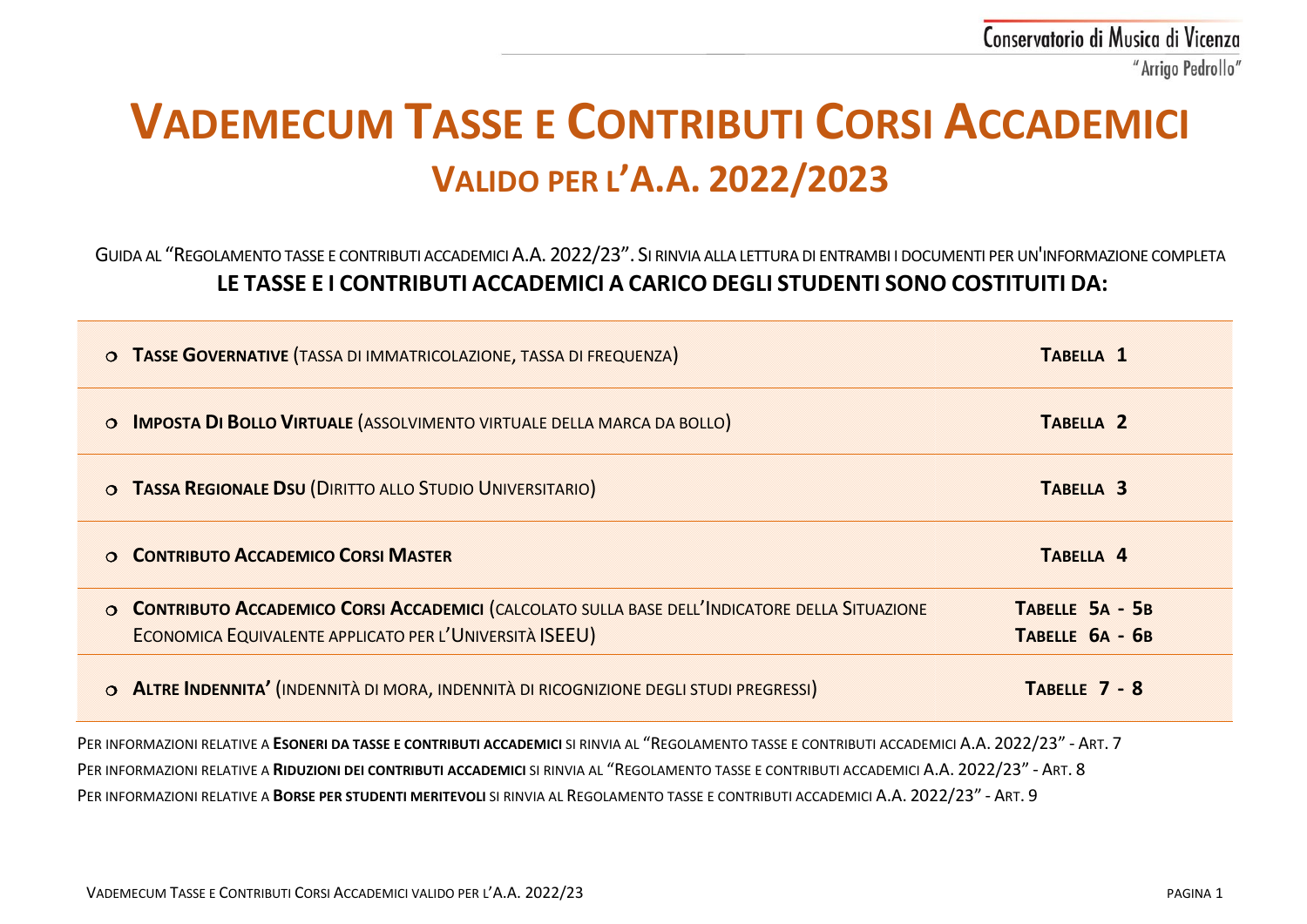#### **IMPORTANTE!** LO STUDENTE CHE NON SIA IN REGOLA COL PAGAMENTO DI TASSE E CONTRIBUTI NON PUÒ:

- ESSERE REGOLARMENTE AMMESSO ALLA FREQUENZA E AGLI ESAMI DI PROFITTO
- ESSERE REGOLARMENTE ISCRITTO ALL'ANNO SUCCESSIVO DI CORSO
- ESSERE AMMESSO ALL'ESAME FINALE
- OTTENERE ALCUN CERTIFICATO RELATIVO ALLA SUA CARRIERA DI STUDIO
- OTTENERE IL TRASFERIMENTO AD ALTRA ISTITUZIONE DI FORMAZIONE SUPERIORE
- · CHIEDERE UNA NUOVA IMMATRICOLAZIONE (UNA EVENTUALE NUOVA IMMATRICOLAZIONE SARÀ CONDIZIONATA AL PAGAMENTO DELLE POSIZIONI DEBITORIE PREGRESSE, SALVO UNA DIVERSA VALUTAZIONE IN RELAZIONE ALLA SITUAZIONE ECONOMICA/SOCIALE DELLO STUDENTE INTERESSATO AI FINI DI UNA EVENTUALE RATEIZZAZIONE DEL DOVUTO)

| <b>1. TASSE GOVERNATIVE</b>                                                                                                                                                                                                                                                              |         |
|------------------------------------------------------------------------------------------------------------------------------------------------------------------------------------------------------------------------------------------------------------------------------------------|---------|
| TASSA DI IMMATRICOLAZIONE (SOLO GLI STUDENTI DI NUOVA IMMATRICOLAZIONE)                                                                                                                                                                                                                  | €6,04   |
| TASSA ANNUALE DI FREQUENZA (PER TUTTI GLI STUDENTI)                                                                                                                                                                                                                                      | € 15,13 |
| MODALITÀ DI PAGAMENTO MYPAY (STRUMENTO DI PAGAMENTO ELETTRONICO ABILITATO ANCHE ALLE CARTA DI CREDITO)<br>HTTPS://MYPAY.REGIONE.VENETO.IT/PA/PUBLIC/RICHIESTAPAGAMENTOSPONTANEO.HTML?CODIPAENTE=CMAP 024&CODTIPO=ISCRIZIONE CORSI CAUSALE "TASSA IMMATRICOLAZIONE/FREQUENZA A.A. 22/23". |         |
| AGEVOLAZIONI ECONOMICHE È PREVISTO L'ESONERO TOTALE:<br>PER GLI STUDENTI APPARTENENTI A NUCLEI FAMILIARI IL CUI VALORE DELL'INDICATORE DELLA SITUAZIONE ECONOMICA EQUIVALENTE (ISEE) È PARI O INFERIORE A € 20.000,00<br>PER GLI STUDENTI STRANIERI                                      |         |
|                                                                                                                                                                                                                                                                                          |         |
| 2. IMPOSTA DI BOLLO VIRTUALE                                                                                                                                                                                                                                                             |         |

| CONTRIBUTO PER L'ASSOLVIMENTO VIRTUALE DELLA MARCA DA BOLLO                                                                               | $\epsilon$ 16,00 |
|-------------------------------------------------------------------------------------------------------------------------------------------|------------------|
| <b>MODALITÀ DI PAGAMENTO MYPAY (STRUMENTO DI PAGAMENTO ELETTRONICO ABILITATO ANCHE ALLE CARTA DI CREDITO)</b>                             |                  |
| LITTDC://ANDAV DECIONE VENETO IT/DA/DURUC/DICHIESTADACAMENTOSDONTANEO HTML?CODIDAENTE-CNAD 0248.CODTIDO-ISCRIZIONE CORSI CALISALE "ROLLO" |                  |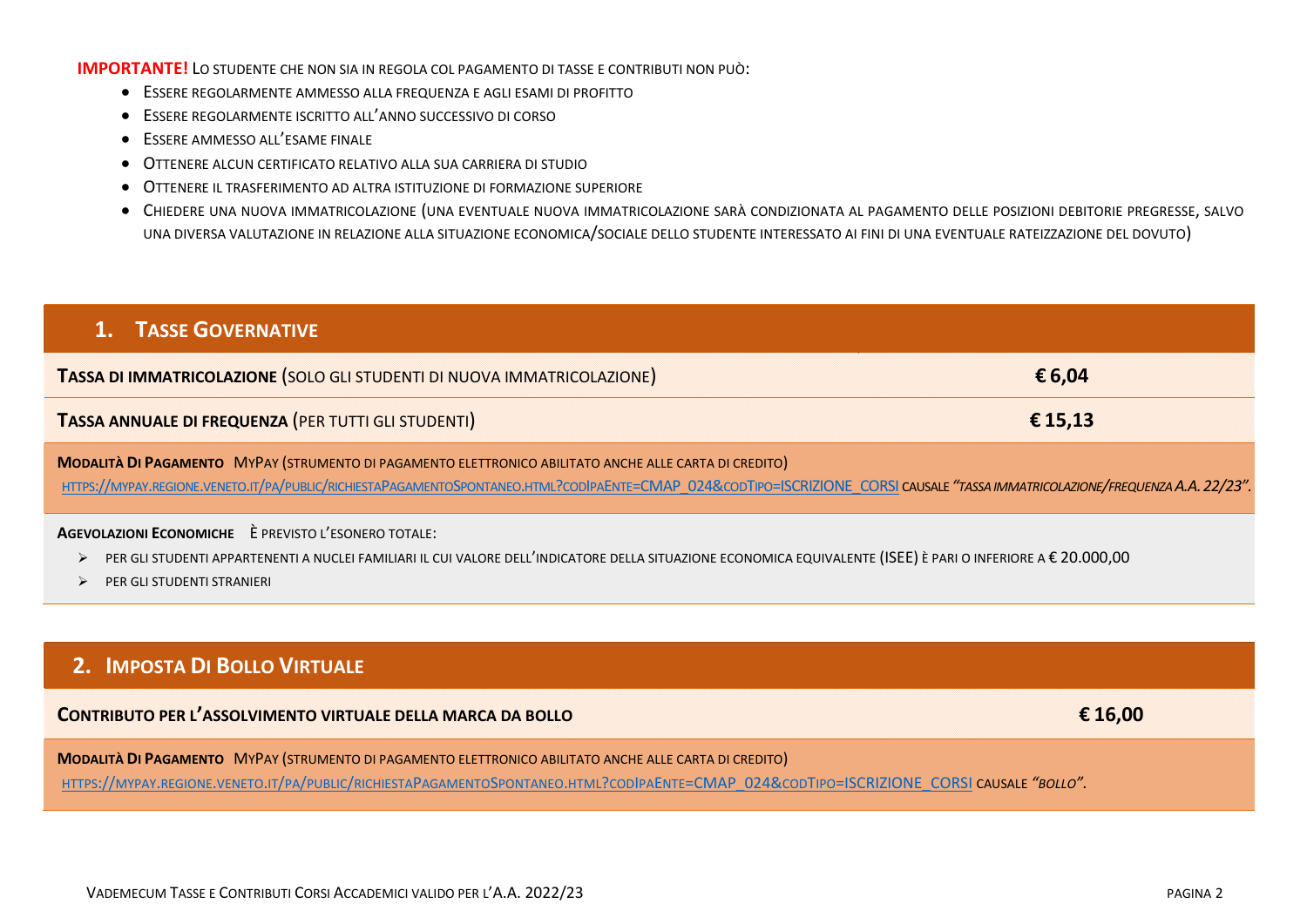## 3. TASSA REGIONALE DSU (DIRITTO ALLO STUDIO UNIVERSITARIO)

### **TASSA REGIONALE DSU**

LO STUDENTE CHE PRESENTA DOMANDA DI BORSA DI STUDIO ESU È ESENTATO DAL PAGAMENTO DELLA PRIMA RATA DEL CONTRIBUTO ACCADEMICO; NEL CASO IN CUI RISULTI NON IDONEO, LO STUDENTE SARÀ TENUTO A VERSARE LA PRIMA RATA DEL CONTRIBUTO ACCADEMICO, NON AUMENTATO DEL DIRITTO DI MORA, ENTRO DIECI GIORNI DALLA COMUNICAZIONE DELL'ESU.

**MODALITÀ DI PAGAMENTO MYPAY (STRUMENTO DI PAGAMENTO ELETTRONICO CON CARTA DI CREDITO)** 

LE ISTRUZIONI SONO DISPONIBILI AL LINK HTTP://WWW.ESU.PD.IT/IT/PAGINE/PAGAMENTI-ELETTRONICI.ASPX PER CHIARIMENTI/AGGIORNAMENTI CONTATTARE ESU DI PADOVA TEL. 049-8235674 GLI STUDENTI STRANIERI, PRIVI DI CODICE FISCALE, DEVONO RIVOLGERSI ALL'ESU, SCRIVENDO A DIRITTOALLOSTUDIO@ESU.PD.IT

**AGEVOLAZIONI ECONOMICHE** PER INFORMAZIONI CONSULTARE IL SITO WWW.ESU.PD.IT

- E PREVISTO L'ESONERO TOTALE PER CHI È CONTEMPORANEAMENTE ISCRITTO AD UNA UNIVERSITÀ DEL VENETO.
- È possibile usufruire di una riduzione dell'importo, presentando richiesta di rimborso all'Esu di Padova (Ufficio Benefici ed Interventi).  $\blacktriangleright$

## 4. CONTRIBUTO DI FREQUENZA CORSI MASTER

| Corso Master                                                                  | Durata/Livello     | $1^{\Lambda}$ RATA<br>(CONTESTUALMENTE ALL'ISCRIZIONE) | $2^R$ RATA<br>(SCADENZA 15/03/2023) | <b>CONTRIBUTO TOTALE</b> |
|-------------------------------------------------------------------------------|--------------------|--------------------------------------------------------|-------------------------------------|--------------------------|
| <b>PRASSI ESECUTIVE DEL REPERTORIO RINASCIMENTALE</b>                         | Annuale / Ilivello | € 950.00                                               | € 950.00                            | 1.900,00                 |
| <b>WOODWIND DOUBLER</b><br>(polistrumentista poligenere di strumenti a fiato) | Biennale/I livello | € 750.00                                               | € 750.00                            | 1.500,00                 |
| REPERTORIO VOCALE DA CAMERA ITALIANO DELL'OTTOCENTO                           | Annuale/II livello | € 950.00                                               | € 950,00                            | 1.900,00                 |

MODALITÀ DI PAGAMENTO MYPAY (STRUMENTO DI PAGAMENTO ELETTRONICO ABILITATO ANCHE ALLE CARTA DI CREDITO)

HTTPS://MYPAY.REGIONE.VENETO.IT/PA/PUBLIC/RICHIESTAPAGAMENTOSPONTANEO.HTML?CODIPAENTE=CMAP 024&CODTIPO=ISCRIZIONE CORSI CAUSALE "CONTRIBUTO ACCADEMICO".

#### **AGEVOLAZIONI ECONOMICHE**

- > MASTER 'REPERTORIO VOCALE DA CAMERA ITALIANO DELL'OTTOCENTO': IN CASO DI ISCRIZIONE DI UN DUO COSTITUITO, LA TASSA DI CIASCUN PARTECIPANTE È RIDOTTA DEL 20%
- > POTRANNO ESSERE ASSEGNATE DELLE BORSE DI STUDIO PER MERITO IL CUI NUMERO ED ENTITÀ SARÀ DEFINITO IN RELAZIONE ALL'ENTITÀ DEI CONTRIBUTI DI SPONSOR ESTERNI. I CRITERI DI ATTRIBUZIONE SARANNO OGGETTO DI UN APPOSITO REGOLAMENTO. LE BORSE DI STUDIO VERRANNO ASSEGNATE A CONCLUSIONE DEL MASTER SOTTO FORMA DI RIMBORSO, PARZIALE O TOTALE, DELLE QUOTE DI ISCRIZIONE.

€176.00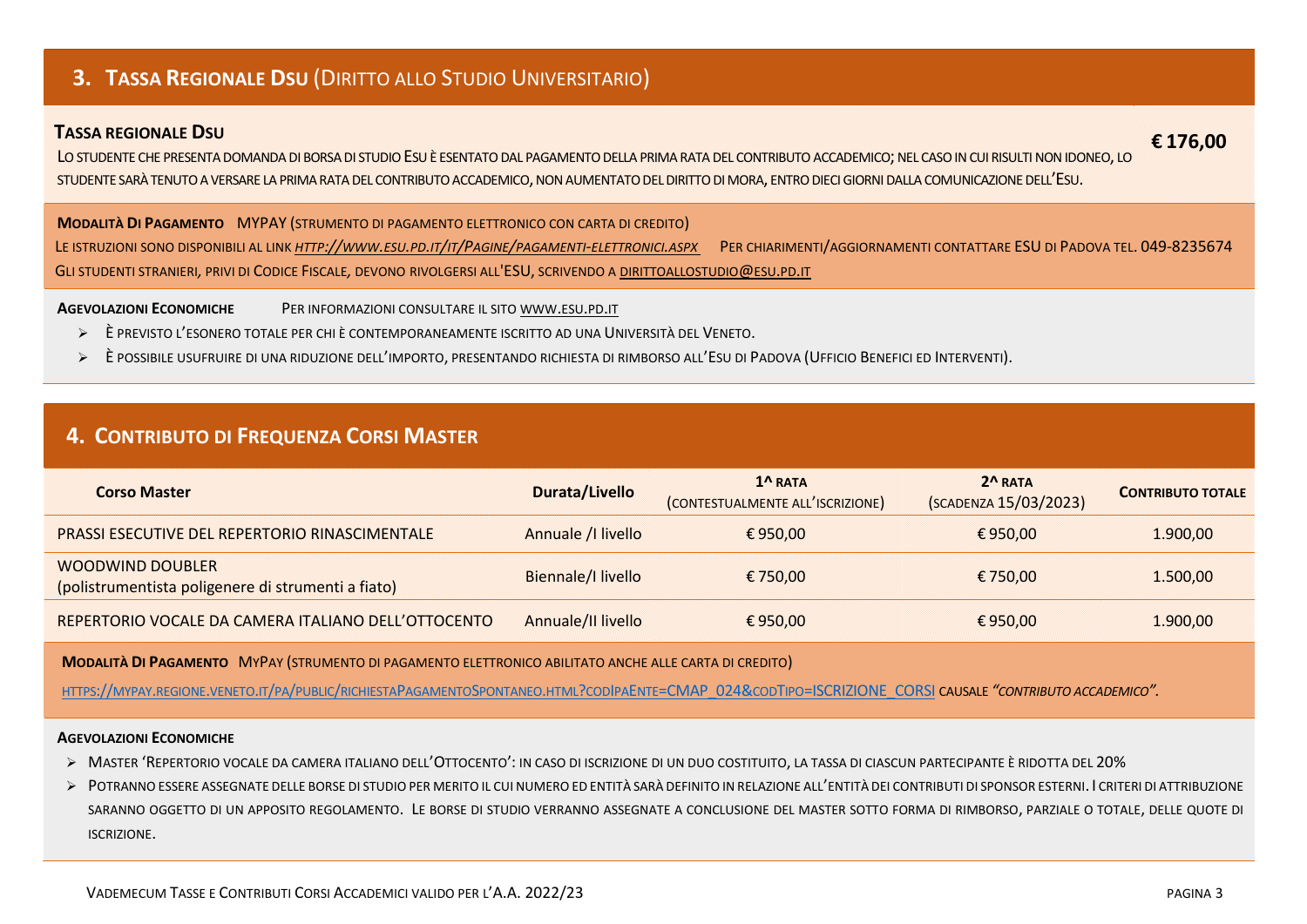## **5A. CONTRIBUTO DI FREQUENZA CORSI ACCADEMICI DI I LIVELLO** AD ECCEZIONE DI DIREZIONE D'ORCHESTRA E MUSICHE TRADIZIONALI

**CALCOLATO SULLA BASE DELL'INDICATORE DELLA SITUAZIONE ECONOMICA EQUIVALENTE APPLICATO PER L'UNIVERSITÀ (ISEEU)**

**AI FINI DEL CALCOLO DEL CONTRIBUTO DI FREQUENZA NON SI TERRA' CONTO DELLA DICHIARAZIONE ISEEU PARIFICATA SE NON PER L'EROGAZIONE DI CONTRIBUTI O BORSE DI STUDIO**

IL MODELLO ISEE PER L'UNIVERSITÀ DOVRÀ ESSERE PRODOTTO IMPROROGABILMENTE ENTRO LE SCADENZE PREVISTE E CONTESTUALMENTE ALLA DOMANDA DI IMMATRICOLAZIONE O DI RINNOVO ISCRIZIONE. L'IMMATRICOLAZIONE O IL RINNOVO ISCRIZIONE EFFETTUATI OLTRE LE DATE DI SCADENZA NON PERMETTERANNO LA RIDETERMINAZIONE DEI CONTRIBUTI IN BASE AL VALORE ISEE.

a) **LA TABELLA SOTTOSTANTE SI APPLICA AGLI STUDENTI CHE POSSIEDONO I SEGUENTI REQUISITI:**

b) **ISCRIZIONE AL 1° ANNO**(A TEMPO PIENO O A TEMPO PARZIALE\*)

c) **ISCRIZIONE AL 2° ANNO**(A TEMPO PIENO O A TEMPO PARZIALE\*) **CON ALMENO 10 CREDITI ACQUISITI ENTRO IL 10/08/2022**

d) **ISCRIZIONE AL 3° ANNO**(A TEMPO PIENO O A TEMPO PARZIALE\*) **CON ALMENO 25 CREDITI ACQUISITI TRA L'11/08/2020 E IL 10/08/2022**

e) **ISCRIZIONE AL 1° ANNO FUORI CORSO CON ALMENO 25 CREDITI ACQUISITI TRA L'11/08/2020 E IL 10/08/2022**

\* GLI STUDENTI CON ISCRIZIONE "A TEMPO PARZIALE" SONO TENUTI AL VERSAMENTO DEL 50%DEL CONTRIBUTO TOTALE (VEDI ULTIMA COLONNA) CONTESTUALMENTE ALL'ISCRIZIONE (RATEIZZABILE SOLO IN CASO DI IMPORTI SUPERIORI A € 500,00)

\* Gu studenti con iscrizione "fuori corso" che hanno acquisito tutti i crediti, assolto tutti i debiti, sostenuto tutti gli esami, con esclusione della sola prova finale, sono tenuti al versamento di un contributo fisso di INDIPENDENTEMENTE DALL'ISEEU, CONTESTUALMENTE ALL'ISCRIZIONE.

| <b>INDICATORE ISEEU</b>                        | $1^{\Lambda}$ RATA<br>(CONTESTUALMENTE ALL'ISCRIZIONE) | $2^R$ RATA<br>(SCADENZA 15/03/2023) | <b>EVENTUALE 3^ RATA</b><br>(SCADENZA 15/05/2023) | <b>CONTRIBUTO TOTALE</b> |
|------------------------------------------------|--------------------------------------------------------|-------------------------------------|---------------------------------------------------|--------------------------|
| FINO A $\epsilon$ 26.000                       | <b>NON DOVUTA</b>                                      | NON DOVUTA                          | <b>NON DOVUTA</b>                                 | NON DOVUTO               |
| € 26.001 - 30.000                              | €500,00                                                | € 182,00                            | <b>NON DOVUTA</b>                                 | € 682,00                 |
| €30.001 - 35.000                               | €500,00                                                | € 200,00                            | <b>NON DOVUTA</b>                                 | € 700,00                 |
| €35.001 - 42.000                               | €500,00                                                | € 270,00                            | <b>NON DOVUTA</b>                                 | € 770,00                 |
| €42.001 - 50.000                               | €500,00                                                | €340,00                             | <b>NON DOVUTA</b>                                 | €840,00                  |
| € 50.001 - 70.000                              | €500,00                                                | €410,00                             | <b>NON DOVUTA</b>                                 | €910,00                  |
| > 70,000 OPPURE<br><b>ISEEU NON PRESENTATO</b> | €500,00                                                | €500,00                             | <b>NON DOVUTA</b>                                 | € 1.000,00               |

**MODALITÀ DI PAGAMENTO** MYPAY (STRUMENTO DI PAGAMENTO ELETTRONICO ABILITATO ANCHE ALLE CARTA DI CREDITO)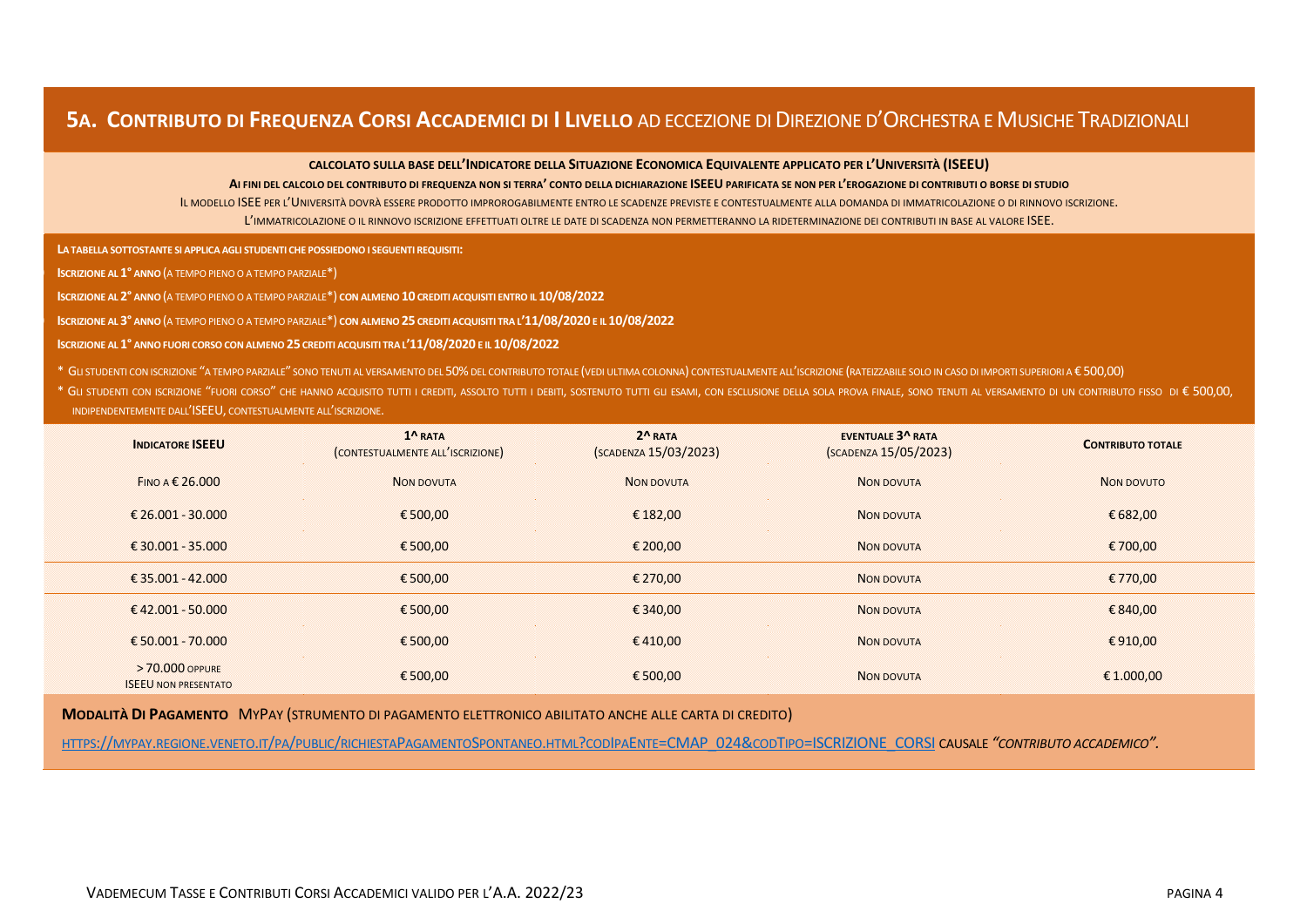# 6A. CONTRIBUTO DI FREQUENZA CORSI ACCADEMICI DI I LIVELLO DI DIREZIONE D'ORCHESTRA E MUSICHE TRADIZIONALI  **CONTRIBUTO DI FREQUENZA CORSI ACCADEMICI DI II LIVELLO**

**CALCOLATO SULLA BASE DELL'INDICATORE DELLA SITUAZIONE ECONOMICA EQUIVALENTE APPLICATO PER L'UNIVERSITÀ (ISEEU)**

**AI FINI DEL CALCOLO DEL CONTRIBUTO DI FREQUENZA NON SI TERRA' CONTO DELLA DICHIARAZIONE ISEEU PARIFICATA SE NON PER L'EROGAZIONE DI CONTRIBUTI O BORSE DI STUDIO**

IL MODELLO ISEE PER L'UNIVERSITÀ DOVRÀ ESSERE PRODOTTO IMPROROGABILMENTE ENTRO LE SCADENZE PREVISTE E CONTESTUALMENTE ALLA DOMANDA DI IMMATRICOLAZIONE O DI RINNOVO ISCRIZIONE. L'IMMATRICOLAZIONE O IL RINNOVO ISCRIZIONE EFFETTUATI OLTRE LE DATE DI SCADENZA NON PERMETTERANNO LA RIDETERMINAZIONE DEI CONTRIBUTI IN BASE AL VALORE ISEE.

**LA TABELLA SOTTOSTANTE SI APPLICA AGLI STUDENTI CHE POSSIEDONO I SEGUENTI REQUISITI:**

f) **ISCRIZIONE AL 1° ANNO**(A TEMPO PIENO O A TEMPO PARZIALE\*)

g) **ISCRIZIONE AL 2° ANNO**(A TEMPO PIENO O A TEMPO PARZIALE\*) **CON ALMENO 10 CREDITI ACQUISITI ENTRO IL 10/08/2022**

h) **ISCRIZIONE AL 3° ANNO**(A TEMPO PIENO O A TEMPO PARZIALE\*) **CON ALMENO 25 CREDITI ACQUISITI TRA L'11/08/2020 E IL 10/08/2022**

i) **ISCRIZIONE AL 1° ANNO FUORI CORSO CON ALMENO25 CREDITI ACQUISITI TRA L'11/08/2020 E IL 10/08/2022**

\* GLI STUDENTI CON ISCRIZIONE "A TEMPO PARZIALE" SONO TENUTI AL VERSAMENTO DEL 50%DEL CONTRIBUTO TOTALE (VEDI ULTIMA COLONNA) CONTESTUALMENTE ALL'ISCRIZIONE (RATEIZZABILE SOLO IN CASO DI IMPORTI SUPERIORI A € 500,00)

\* Gu studenti con iscrizione "fuori corso" che hanno acquisito tutti i crediti, assolto tutti i debiti, sostenuto tutti i debiti, sostenuto tutti i che esclusione della sola prova finale, sono tenuti al versamento di un co INDIPENDENTEMENTE DALL'ISEEU, CONTESTUALMENTE ALL'ISCRIZIONE.

| <b>INDICATORE ISEEU</b>                        | 1 <sup>^</sup> RATA<br>(CONTESTUALMENTE ALL'ISCRIZIONE) | $2^{\wedge}$ RATA<br>(SCADENZA 15/03/2023) | <b>EVENTUALE 3^ RATA</b><br>(SCADENZA 15/05/2023) | <b>CONTRIBUTO TOTALE</b> |
|------------------------------------------------|---------------------------------------------------------|--------------------------------------------|---------------------------------------------------|--------------------------|
| FINO A € 26,000                                | $\epsilon$ 0,00                                         | £0,00                                      | $\epsilon$ 0,00                                   | € 0,00                   |
| € 26.001 - 28.000                              | €500,00                                                 | € 182,00                                   | NON DOVUTA                                        | € 682,00                 |
| $£28.001 - 30.000$                             | €500,00                                                 | € 250,00                                   | NON DOVUTA                                        | €750,00                  |
| €30.001 - 35.000                               | €500,00                                                 | €400,00                                    | <b>NON DOVUTA</b>                                 | €900,00                  |
| €35.001 - 42.000                               | €500,00                                                 | €500,00                                    | NON DOVUTA                                        | € 1.000,00               |
| €42.001 - 50.000                               | €500,00                                                 | €500,00                                    | € 100,00                                          | € 1.100,00               |
| € 50.001 - 70.000                              | €500,00                                                 | €500,00                                    | € 200,00                                          | € 1.200,00               |
| > 70,000 OPPURE<br><b>ISEEU NON PRESENTATO</b> | €500,00                                                 | €500,00                                    | € 300,00                                          | € 1.300,00               |

**MODALITÀ DI PAGAMENTO** MYPAY (STRUMENTO DI PAGAMENTO ELETTRONICO ABILITATO ANCHE ALLE CARTA DI CREDITO)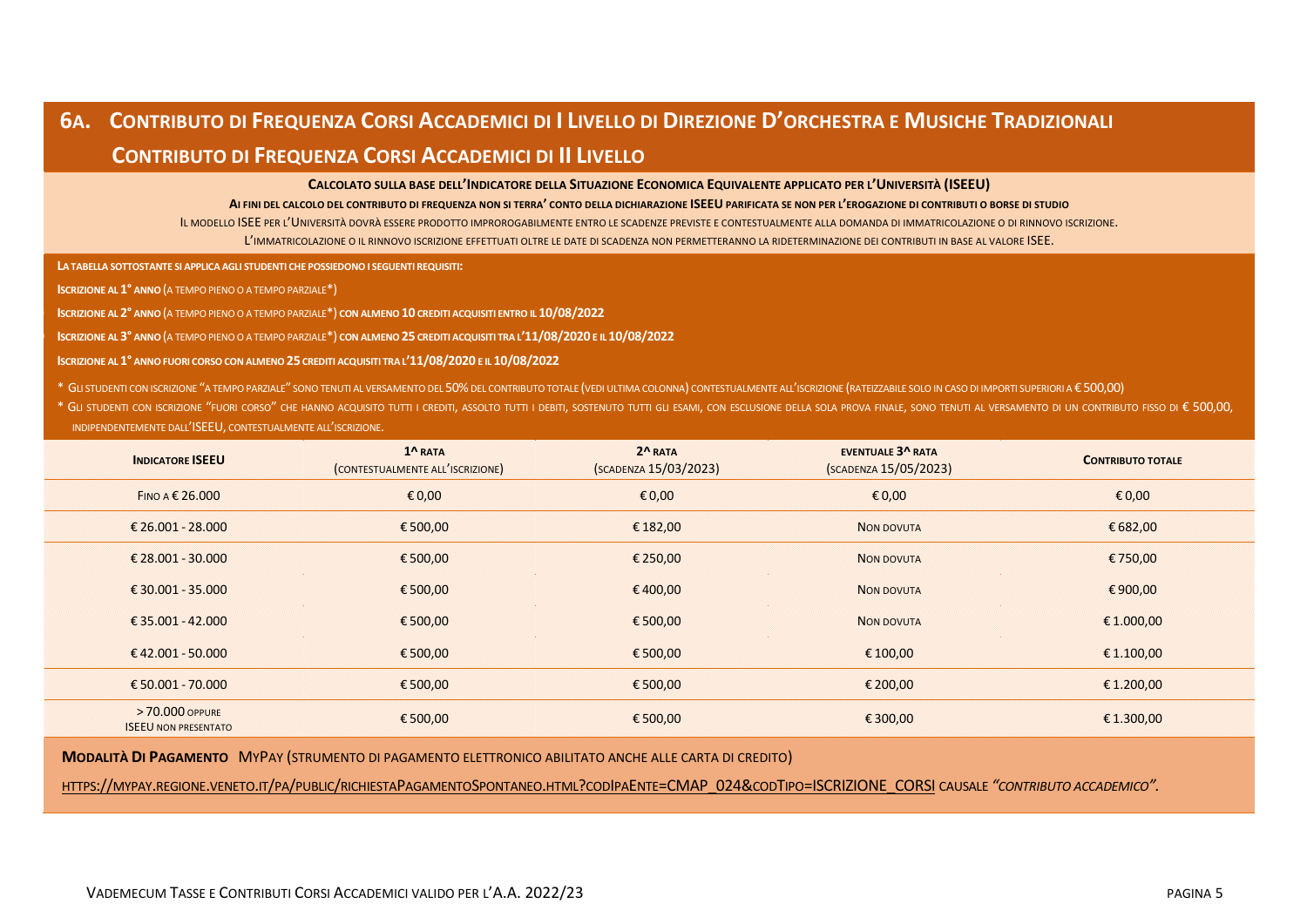## **5B. CONTRIBUTO DI FREQUENZA CORSI ACCADEMICI DI I LIVELLO** AD ECCEZIONE DI DIREZIONE D'ORCHESTRA E MUSICHE TRADIZIONALI

#### **CALCOLATO SULLA BASE DELL'INDICATORE DELLA SITUAZIONE ECONOMICA EQUIVALENTE APPLICATO PER L'UNIVERSITÀ (ISEEU)**

#### **AI FINI DEL CALCOLO DEL CONTRIBUTO DI FREQUENZA NON SI TERRA' CONTO DELLA DICHIARAZIONE ISEEU PARIFICATA SE NON PER L'EROGAZIONE DI CONTRIBUTI O BORSE DI STUDIO**

IL MODELLO ISEE PER L'UNIVERSITÀ DOVRÀ ESSERE PRODOTTO IMPROROGABILMENTE ENTRO LE SCADENZE PREVISTE E CONTESTUALMENTE ALLA DOMANDA DI IMMATRICOLAZIONE O DI RINNOVO ISCRIZIONE. L'IMMATRICOLAZIONE O IL RINNOVO ISCRIZIONE EFFETTUATI OLTRE LE DATE DI SCADENZA NON PERMETTERANNO LA RIDETERMINAZIONE DEI CONTRIBUTI IN BASE AL VALORE ISEE.

#### **LA TABELLA SOTTOSTANTE SI APPLICA AGLI STUDENTI CHE NON POSSIEDONO I REQUISITI INDICATI NELLA TABELLA 5A**

\* GLI STUDENTI CON ISCRIZIONE "A TEMPO PARZIALE" SONO TENUTI AL VERSAMENTO DEL 50%DEL CONTRIBUTO TOTALE (VEDI ULTIMA COLONNA) CONTESTUALMENTE ALL'ISCRIZIONE (RATEIZZABILE SOLO IN CASO DI IMPORTI SUPERIORI A € 500,00)

\* GLI STUDENTI CON ISCRIZIONE "FUORI CORSO" CHE HANNO ACQUISITO TUTTI I CREDITI, ASSOLTO TUTTI I DEBITI, SOSTENUTO TUTTI GLI ESAMI, CON ESCLUSIONE DELLA SOLA PROVA FINALE, SONO TENUTI AL VERSAMENTO DI UN CONTRIBUTO FISSO D INDIPENDENTEMENTE DALL'ISEEU, CONTESTUALMENTE ALL'ISCRIZIONE.

| <b>INDICATORE ISEEU</b>                        | $1^{\Lambda}$ RATA<br>(CONTESTUALMENTE ALL'ISCRIZIONE) | $2^{\Lambda}$ RATA<br>(SCADENZA 15/03/2023) | <b>EVENTUALE 3^ RATA</b><br>(SCADENZA 15/05/2023) | <b>CONTRIBUTO TOTALE</b> |
|------------------------------------------------|--------------------------------------------------------|---------------------------------------------|---------------------------------------------------|--------------------------|
| FINO A € 26,000                                | € 200,00                                               | <b>NON DOVUTA</b>                           | <b>NON DOVUTA</b>                                 | € 200,00                 |
| € 26.001 - 30.000                              | €500,00                                                | €455,00                                     | <b>NON DOVUTA</b>                                 | €955,00                  |
| € 30.001 - 35.000                              | €500,00                                                | €500,00                                     | € 50,00                                           | € 1.050,00               |
| €35.001 - 42.000                               | €500,00                                                | €500,00                                     | € 155,00                                          | € 1.155,00               |
| €42.001 - 50.000                               | €500,00                                                | €500,00                                     | € 260,00                                          | € 1.260,00               |
| €50.001 - 70.000                               | €500,00                                                | €500,00                                     | €365,00                                           | € 1.365,00               |
| > 70.000 OPPURE<br><b>ISEEU NON PRESENTATO</b> | €500,00                                                | €500,00                                     | €500,00                                           | €1.500,00                |

**MODALITÀ DI PAGAMENTO** MYPAY (STRUMENTO DI PAGAMENTO ELETTRONICO ABILITATO ANCHE ALLE CARTA DI CREDITO)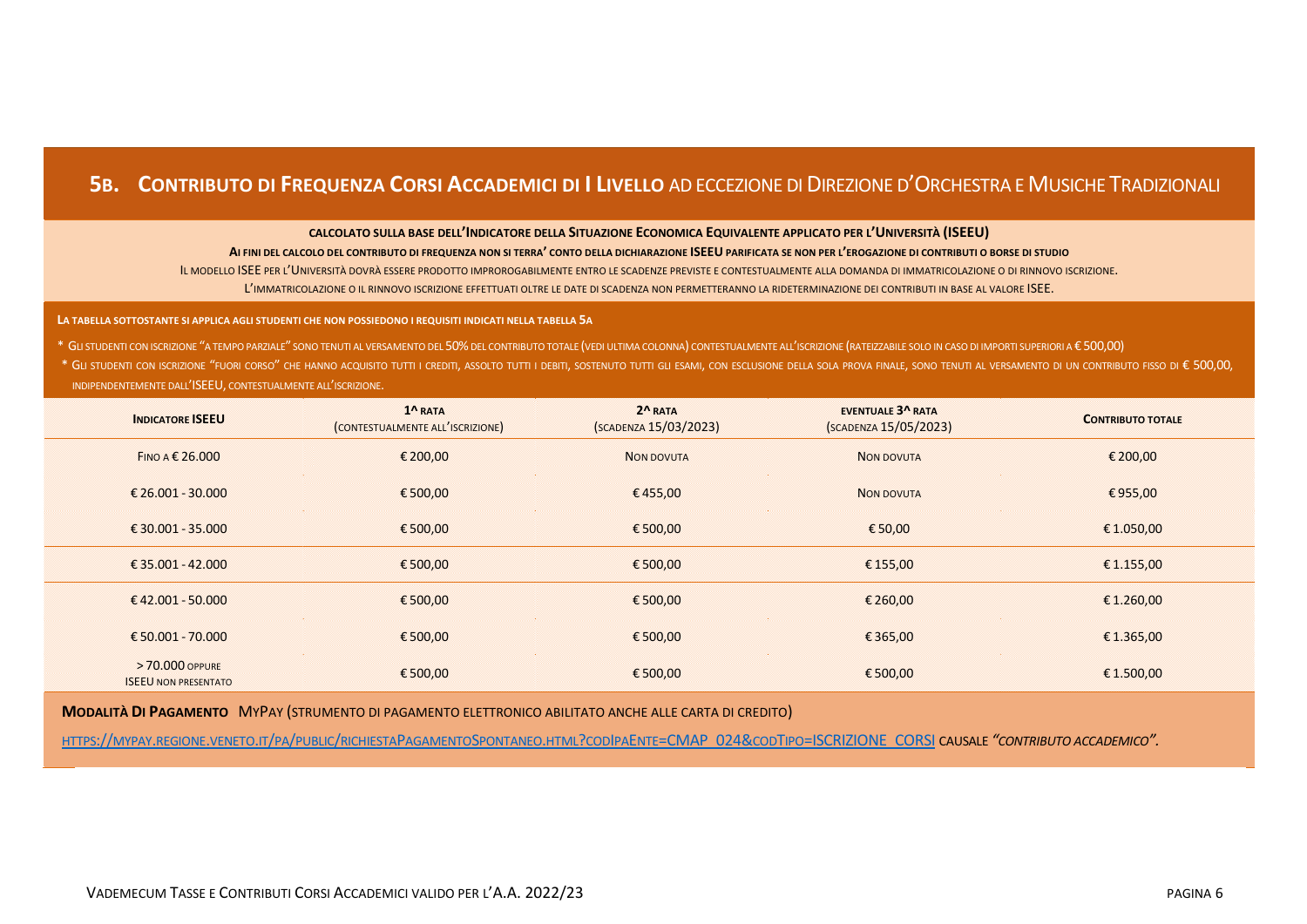# 6B. CONTRIBUTO DI FREQUENZA CORSI ACCADEMICI DI I LIVELLO DI DIREZIONE D'ORCHESTRA E MUSICHE TRADIZIONALI  **CONTRIBUTO DI FREQUENZA CORSI ACCADEMICI DI II LIVELLO**

**C ALCOLATO SULLA BASE DELL'INDICATORE DELLA SITUAZIONE ECONOMICA EQUIVALENTE APPLICATO PER L'UNIVERSITÀ (ISEEU)**

**AI FINI DEL CALCOLO DEL CONTRIBUTO DI FREQUENZA NON SI TERRA' CONTO DELLA DICHIARAZIONE ISEEU PARIFICATA SE NON PER L'EROGAZIONE DI CONTRIBUTI O BORSE DI STUDIO** IL MODELLO ISEE PER L'UNIVERSITÀ DOVRÀ ESSERE PRODOTTO IMPROROGABILMENTE ENTRO LE SCADENZE PREVISTE E CONTESTUALMENTE ALLA DOMANDA DI IMMATRICOLAZIONE O DI RINNOVO ISCRIZIONE. L'IMMATRICOLAZIONE O IL RINNOVO ISCRIZIONE EFFETTUATI OLTRE LE DATE DI SCADENZA NON PERMETTERANNO LA RIDETERMINAZIONE DEI CONTRIBUTI IN BASE AL VALORE ISEE.

**LA TABELLA SOTTOSTANTE SI APPLICA AGLI STUDENTI CHE NON POSSIEDONO I REQUISITI INDICATI NELLA TABELLA 6A**

\* GLI STUDENTI CON ISCRIZIONE "A TEMPO PARZIALE" SONO TENUTI AL VERSAMENTO DEL 50%DEL CONTRIBUTO TOTALE (VEDI ULTIMA COLONNA) CONTESTUALMENTE ALL'ISCRIZIONE (RATEIZZABILE SOLO IN CASO DI IMPORTI SUPERIORI A € 500,00)

\* Gu studenti con iscrizione "fuori corso" che hanno acquisito tutti i crediti, assolto tutti i debiti, sostenuto tutti i debiti, sostenuto tutti i che esclusione della sola prova finale, sono tenuti al versamento di un co INDIPENDENTEMENTE DALL'ISEEU, CONTESTUALMENTE ALL'ISCRIZIONE.

| <b>INDICATORE ISEEU</b>                        | 1^ RATA<br>(CONTESTUALMENTE ALL'ISCRIZIONE) | 2^RATA<br>(SCADENZA 15/03/2023) | <b>EVENTUALE 3^ RATA</b><br>(SCADENZA 15/05/2023) | <b>CONTRIBUTO TOTALE</b> |
|------------------------------------------------|---------------------------------------------|---------------------------------|---------------------------------------------------|--------------------------|
| FINO A $\epsilon$ 26.000                       | € 200,00                                    | <b>NON DOVUTA</b>               | <b>NON DOVUTA</b>                                 | € 200,00                 |
| € 26.001 - 28.000                              | €500,00                                     | €500,00                         | € 23,00                                           | € 1.023,00               |
| € 28.001 - 30.000                              | €500,00                                     | €500,00                         | € 150,00                                          | € 1.150,00               |
| €30.001 - 35.000                               | €500,00                                     | €500,00                         | € 350,00                                          | € 1.350,00               |
| € 35.001 - 42.000                              | €500,00                                     | €500,00                         | €500,00                                           | € 1.500,00               |
| €42.001 - 50.000                               | €500,00                                     | €500,00                         | € 650,00                                          | € 1.650,00               |
| €50.001 - 70.000                               | €500,00                                     | €500,00                         | €800,00                                           | € 1.800,00               |
| > 70,000 OPPURE<br><b>ISEEU NON PRESENTATO</b> | €500,00                                     | €500,00                         | €950,00                                           | €1.950,00                |

**MODALITÀ DI PAGAMENTO** MYPAY (STRUMENTO DI PAGAMENTO ELETTRONICO ABILITATO ANCHE ALLE CARTA DI CREDITO)